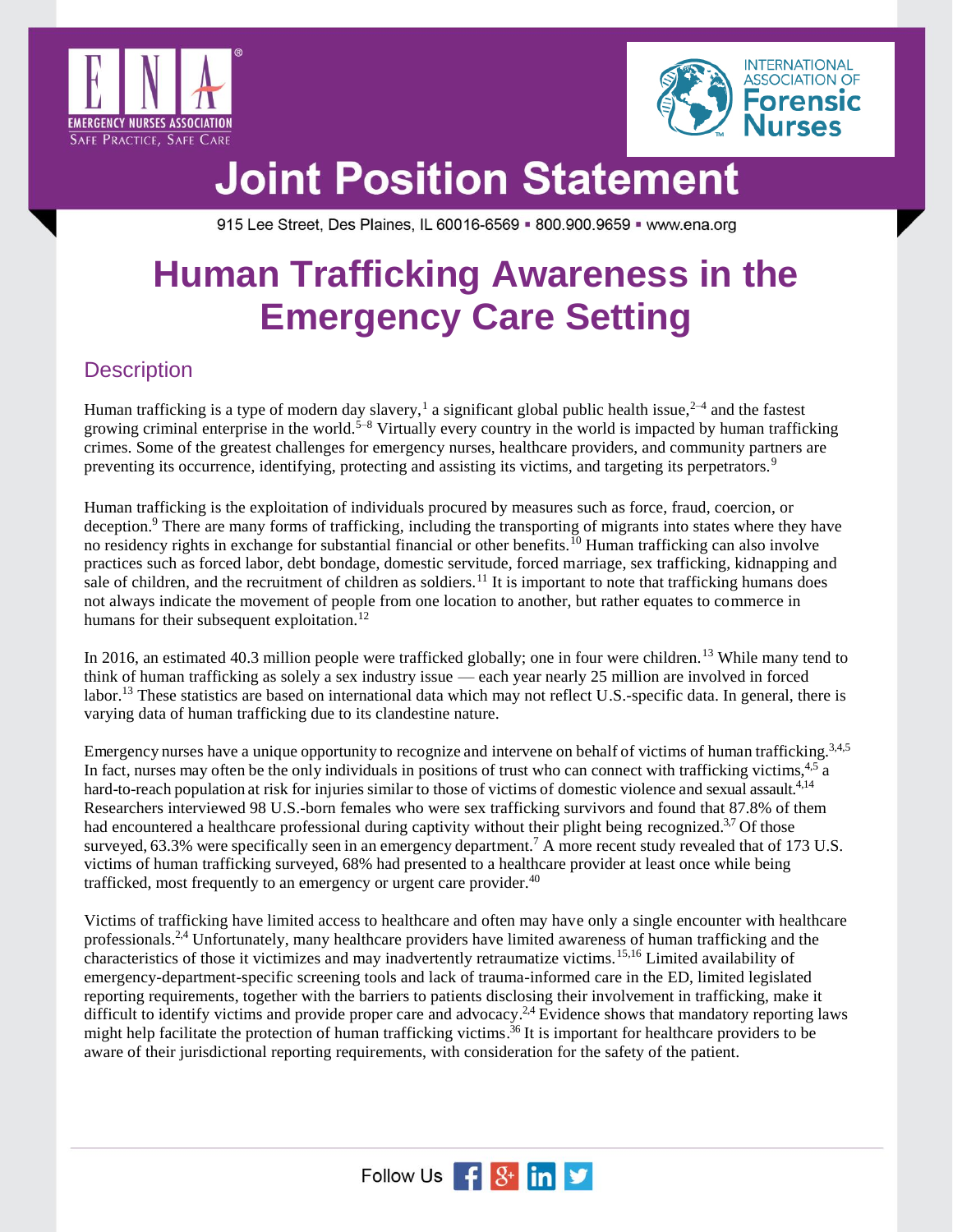



915 Lee Street, Des Plaines, IL 60016-6569 = 800.900.9659 = www.ena.org

#### ENA and IAFN Position

It is the position of the Emergency Nurses Association and the International Association of Forensic Nurses (IAFN) that:

- 1. Emergency nurses and forensic nurses, with appropriate education and training, play a vital role in identifying the victims of all forms of human trafficking.
- 2. Emergency nurses and forensic nurses, working collaboratively with their community partners, provide trafficking victims with immediate treatment and referral to needed services to promote healing.
- 3. Emergency nurses and forensic nurses collaborate with their community partners such as medical specialists, school officials, advocacy groups, trafficking survivors, other social service providers, and the criminal and civil justice systems, to educate hospital staff and the community on human trafficking trends, vulnerabilities to victimization, signs of victimizations, and barriers to disclosure.
- 4. Emergency nurses and forensic nurses actively participate in policy development within their institutions and at the local, state, national, and international levels to address all aspects of human trafficking.
- 5. Emergency nurses collaborate with forensic nurses to ensure victims of human trafficking receive comprehensive medical forensic examinations whether or not there is potential for biological or trace evidence.
- 6. Hospitals take a proactive role in implementing measures to promote public awareness in multiple languages— for example, with posters and/or information cards in public restrooms and waiting rooms and develop procedures to ensure the safety of victims, patients, staff, and visitors when a victim requiring assistance presents to the facility.
- 7. Hospitals and healthcare systems in the U.S. and the rest of the world provide culturally sensitive, traumainformed education and in-service training to all staff to ensure awareness of human trafficking, techniques to identify it, and evidence based procedures for reporting suspicions or behaviors indicating its possible occurrence, according to local laws.

### **Background**

Human trafficking is a global public health and human rights issue that occurs when traffickers ensnare victims through force, fraud, or coercion.<sup>17</sup> As reported in all 50 U.S. states and worldwide,<sup>1</sup> victims of trafficking are most commonly corralled into sexual exploitation and forced labor, but others endure child marriages, forced begging, removal of organs, service as child soldiers, or are simply sold as children.18,19 Research reveals that 82% of homeless runaway youth in New York City who reported commercial sexual activity and 88% of interviewed sex trafficking victims accessed healthcare during their exploitation. 19,20 A high percentage of runaways have left their homes as a result of abuse including physical and sexual.<sup>21,39</sup> Although it is widely

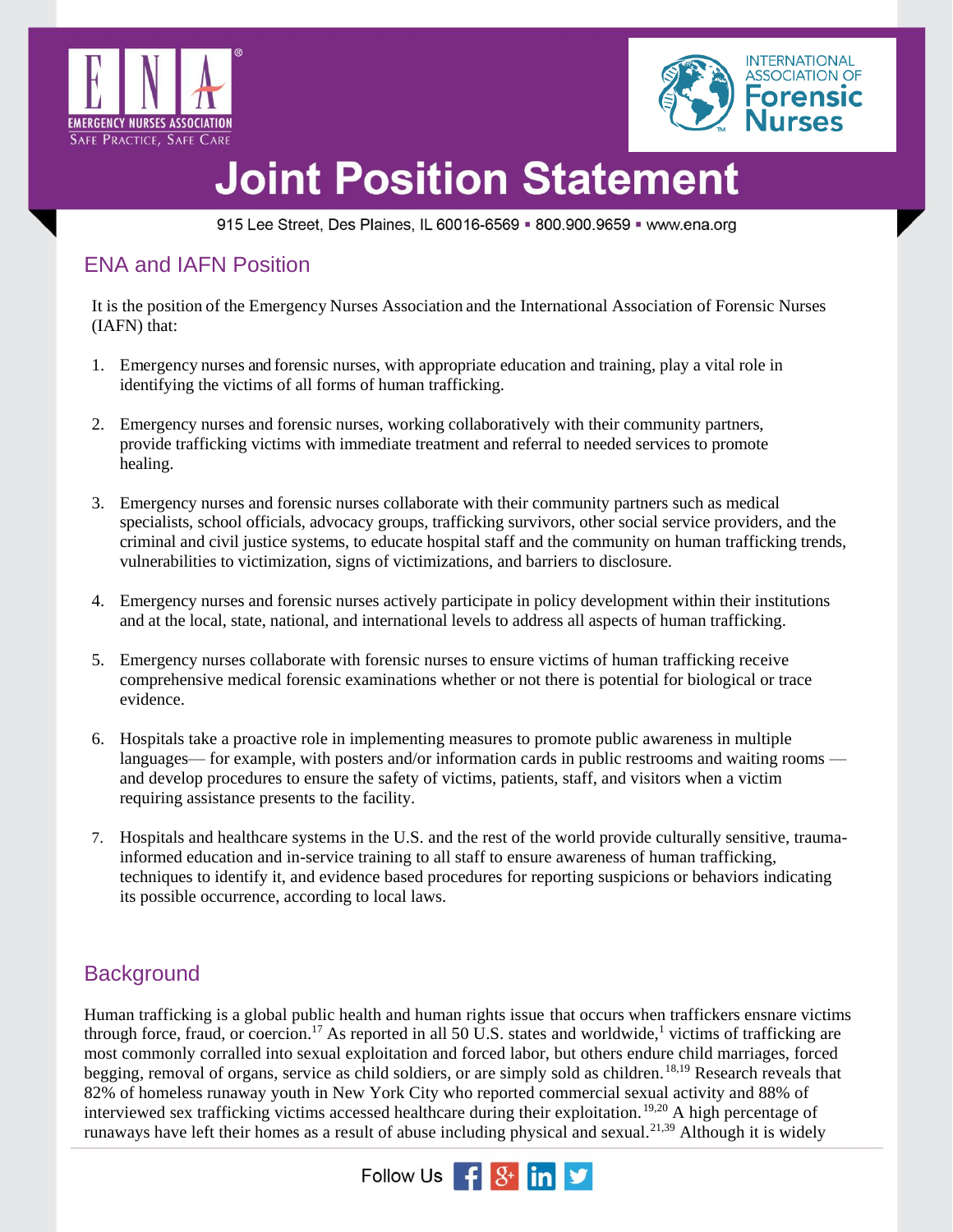



915 Lee Street, Des Plaines, IL 60016-6569 = 800.900.9659 = www.ena.org

believed that healthcare providers could hold a key position in identifying and assisting victims of trafficking, most are not adequately educated in the recognition or treatment of these patients.<sup>21,22</sup> One study showed 63% of providers in urban, suburban, and rural healthcare facilities reported no previous training on identification of sex trafficking victims.<sup>20</sup> Nurses, the largest group of healthcare providers, are present in many healthcare and social service settings, allowing them the opportunity to detect trafficking and intervene early. <sup>19,23</sup> It is imperative that healthcare providers receive education and training in the recognition and treatment of human trafficking victims.

Victims of human trafficking may present to emergency departments with illness or injury, without revealing their circumstances out of fear. Some ED RNs are additionally trained as forensic nurses. As such, they provide care for patients experiencing sexual violence and emotional and physical abuse with understanding of community systems.<sup>23</sup> They are proficient in providing medical forensic exams, including evidence collection, maintenance of forensic integrity, and testifying to the care and treatment of the human-trafficked victim.<sup>23</sup> While forensic nurses are skilled in providing trauma-informed care, being trained as a forensic nurse does not mean the nurse is automatically competent in caring for trafficked victims. This type of additional training is needed for all emergency nurses.

The identification of human trafficking victims has been recognized as a priority by the U.S. federal government as well as medical and regulatory agencies. For example, the *Stop, Observe, Ask, and Respond (SOAR)* initiative from the Administration for Children and Families, Office on Trafficking in Persons was launched in 2013 to advance training for providers in healthcare systems.<sup>24</sup>

Other forms of advocacy for human trafficking awareness and training can be seen in policy statements and national guidelines.18,22 The American Academy of Pediatrics (AAP) *Policy Statement on Global Human Trafficking and Child Victimization* recommends that all healthcare professionals and systems serving children, particularly physicians, nurses, advanced practice providers, dentists, behavioral health professionals, social workers, and trainees in these fields advocate for trauma-informed, culturally sensitive training of healthcare professionals about human trafficking, with specific regard to issues related to immigration. The document recommends that clinicians collaborate with other medical organizations in the U.S. and worldwide to promote a public health approach to human trafficking, advocate for financial support and resources to develop and disseminate educational materials for healthcare clinicians, and support continuing education, training, and the inclusion of healthcare professionals as part of community multidisciplinary teams.<sup>22</sup> Also included in the recommendations are the development of clinic and hospital procedures to aid in recognizing, responding, and reporting all types of child trafficking as well as outreach and awareness campaigns at the community, state, national, and international level.<sup>22</sup>

The Centers for Medicare & Medicaid Services (CMS) standards address the need for initial and ongoing training on abuse and neglect issues for all employees; for there to be a system in place to protect patients from abuse, neglect and harassment; and for reporting requirements.<sup>25</sup> In addition, The Joint Commission recognizes the need for hospitals to assess patients for possible abuse and neglect, and for written criteria on identifying victims and providing referrals to community agencies. Satisfying these needs requires the education of staff on recognizing abuse, caring for the victims, and complying with mandatory reporting obligations.<sup>26</sup>

Healthcare providers, especially emergency department nurses and forensic nurses, could increase the number of trafficked individuals identified by obtaining thorough histories and performing physical and emotional

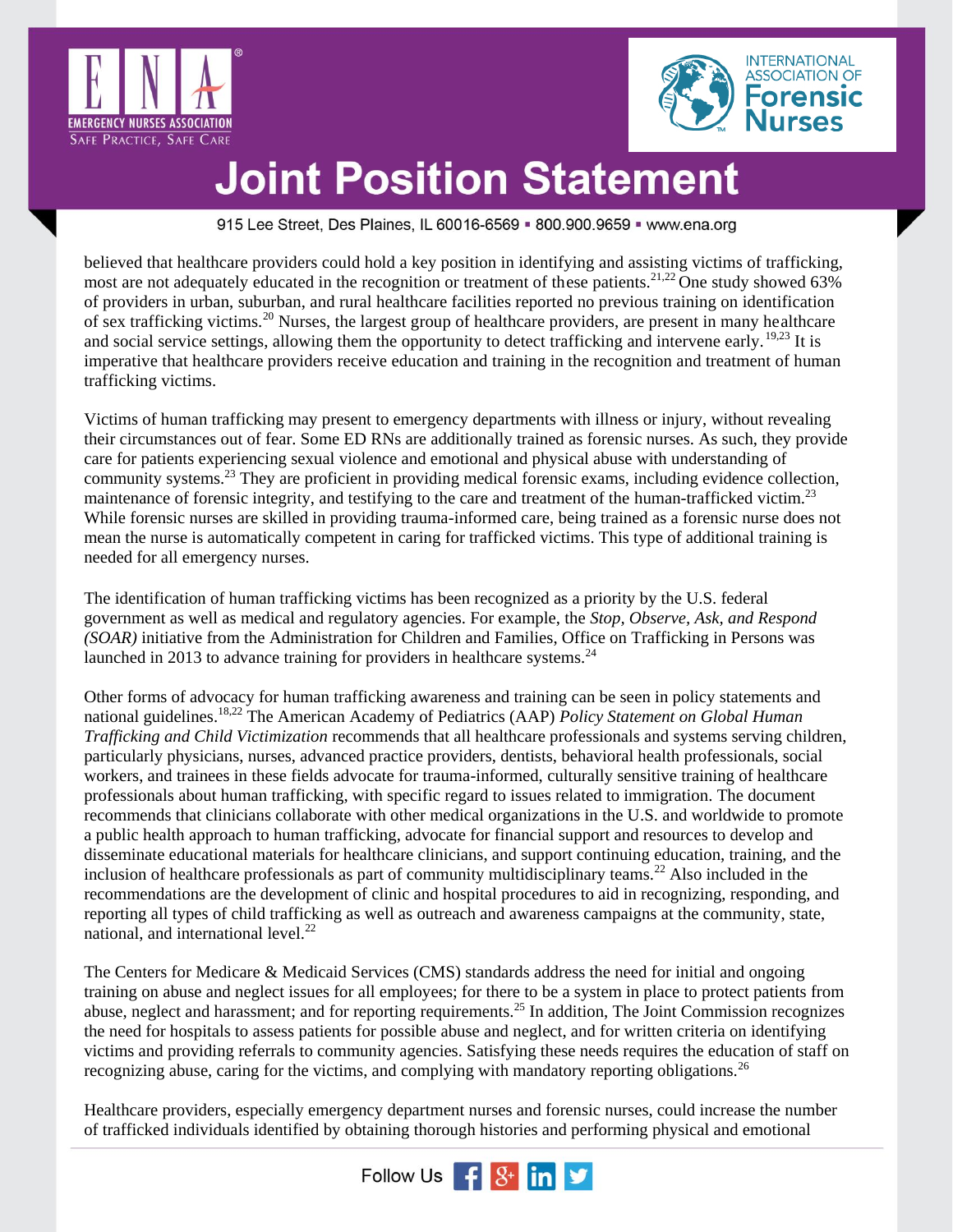



915 Lee Street, Des Plaines, IL 60016-6569 = 800.900.9659 = www.ena.org

assessments aided by a screening tool.<sup>19,38</sup> In this way, healthcare organizations help protect trafficking victims.<sup>26</sup> For such patients, acute medical management is a priority, along with collaboration with forensic nurses (for medical forensic examination), advocates for crisis intervention services, law enforcement, and child protective services (for minors). $1,27$ 

Included in a comprehensive assessment is obtaining informed consent necessary to provide a thorough health exam and referral to specialty care such as a child advocacy center. In addition, ensuring that patients understand what happens to their medical records — who may access that information, for example, as well as state, tribal, and territory mandated reporting regulations — is an integral part of obtaining informed consent and crucial to the safety and confidentiality needs of the patient.<sup>19,20,27,28</sup> Also, informed consent cannot be obtained without proper communication. Certified interpreters are therefore imperative when obtaining a history from any patient with limited English proficiency, or those who are deaf or hearing impaired.<sup>1,27,28</sup>

Ideally, following identification and initial assessment, a medical forensic exam is best performed by a forensic nurse to address the multitude of health consequences that may be associated with a history of trafficking, whether or not the exam has the potential to yield biological or trace evidence<sup>7,29,30</sup> The evidence collection portion can also be performed by an emergency nurse with advanced evidence-collection training. $4,3\overline{1},32$ 

Even when human trafficking victims are identified, there are multiple reasons that assisting them can be challenging. Vulnerable populations — such as minors and runaways; lesbian, gay, bisexual, transgender, questioning or queer (LGBTQ); homeless youth; foreign nationals; and victims of domestic violence — are at highest risk for all forms of human trafficking.<sup>23,33</sup> Victims may present with traumatic injuries from sexual or physical assaults, sexually and non-sexually transmitted infections, pregnancy, chronic pain, complications of substance abuse, malnutrition, and exhaustion.<sup>2,4,14,34</sup> These patients may also present with depression, suicidal ideation and attempts, self-harm, and post-traumatic stress symptoms.<sup>22</sup> It is critical that healthcare clinicians understand that complex trauma might be the cause of the patient's withdrawn, or even aggressive behavior, $^{20}$ and that safety of the victim, the healthcare provider, and other patients and visitors in the emergency department is a priority.<sup>19</sup>

As with domestic violence, victims of trafficking are controlled by the trafficker and are reluctant or not permitted to answer for themselves, even when presenting alone. When they do answer, they may have vague or inconsistent explanations for their injury or illness.<sup>1</sup> This can make history-gathering challenging for the emergency nurse when conducting a comprehensive assessment. To deliver optimum care and allow a patient to feel believed and supported, it is important that all healthcare providers develop a rapport with the patient.19,35 Despite the best interventions, patients may not disclose their victimization to the clinician for myriad reasons.<sup>19</sup> It is important to ensure the patient feels they are in a safe environment because while they may not disclose information during one visit, the victim may choose to return and report at a future visit.

While multidisciplinary teams for child maltreatment, and sexual assault response teams for coordinated community response are considered best practice, that same kind of collaboration is not as common when there is human trafficking, leaving a potential gap in services for these patients. Collaboration with providers of healthcare and victim services across state and national borders or between tribal communities and the U.S. federal government may present challenges. It is imperative that healthcare providers educate victim services providers and investigators about the value of a medical forensic exam for the victim's physical and mental health needs.<sup>27,</sup>

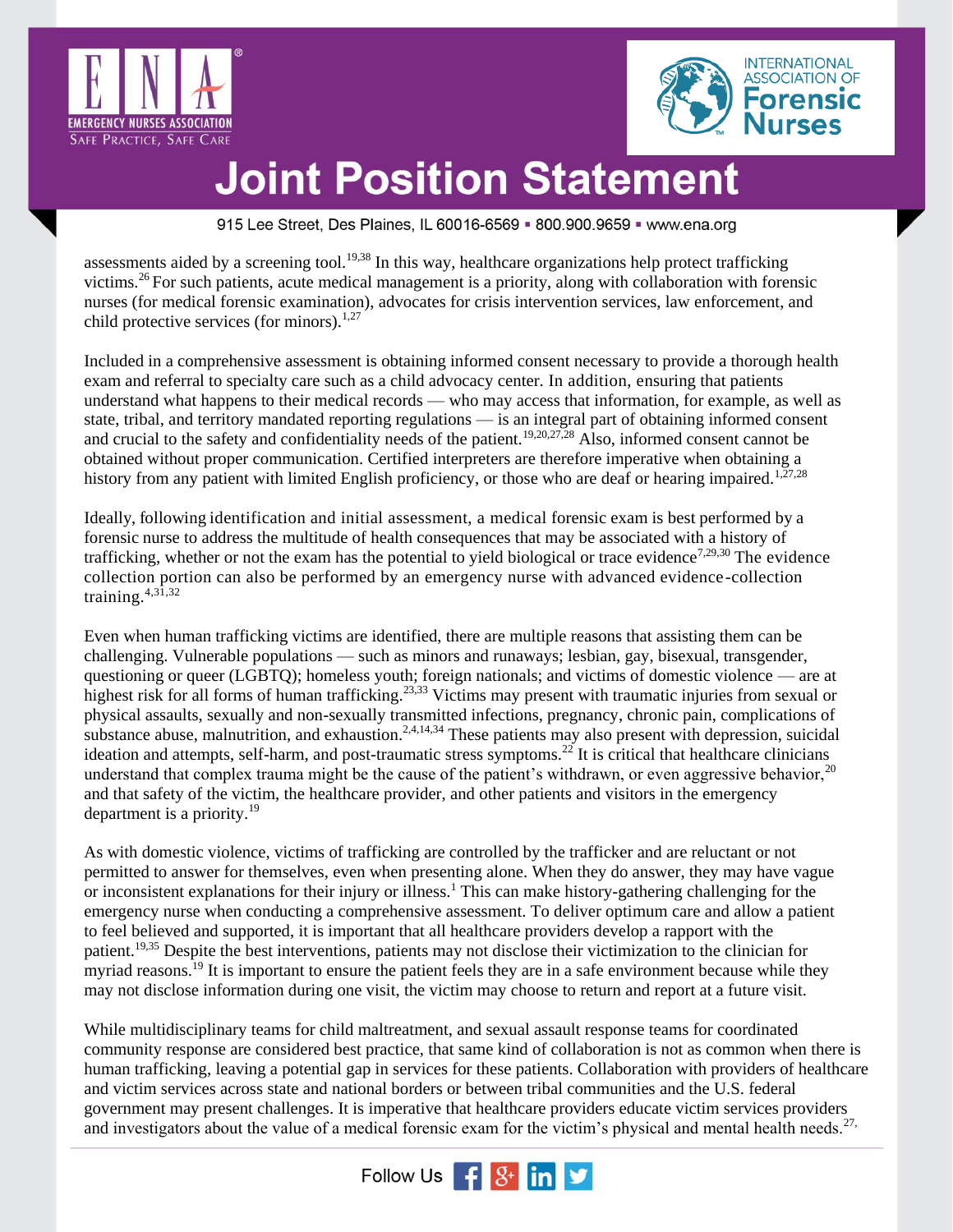



915 Lee Street, Des Plaines, IL 60016-6569 = 800.900.9659 = www.ena.org

 $28$  Lack of guidance for healthcare providers will likely impede identification of victims of trafficking as they will not be asking patients the necessary questions.<sup>22</sup> It is vital that healthcare providers who interact with victims of human trafficking collaborate with medical and non-medical partners to meet needs such as with housing, translation, education, and immigration issues. $22$ 

Many challenges may present when identifying and caring for victims of human trafficking, and emergency and forensic nurses have critical roles. The emergency nurse is often the first healthcare professional involved in the care of a trafficking victim and the vital link between recognition and healing for the patient.<sup>4</sup> As the numbers of victims grow, capturing lifesaving opportunities to intervene requires proactive measures aimed at educational awareness and training.<sup>5</sup>

#### Resources

Administration for Children & Families (ACF), Office on Trafficking in Persons. (2018). *Adult human trafficking screening tool and guide*. Retrieved from the ACF website: [https://www.acf.hhs.gov/sites/default/files/otip/](https://www.acf.hhs.gov/sites/default/files/otip/‌adult_human_trafficking_screening_tool_and_guide.pdf) [adult\\_human\\_trafficking\\_screening\\_tool\\_and\\_guide.pdf](https://www.acf.hhs.gov/sites/default/files/otip/‌adult_human_trafficking_screening_tool_and_guide.pdf)

Alpert, E. J., Ahn, R., Albright, E., Purcell, G., Burke, T. F., & Macias-Konstantopoulos, W. L. (2014). *Human trafficking: Guidebook on identification, assessment, and response in the health care setting*. Retrieved from the Massachusetts Medical Society website: [http://www.massmed.org/Patient-Care/Health-Topics/Violence-Prevention-and-Intervention/Human-](http://www.massmed.org/Patient-Care/Health-Topics/Violence-Prevention-and-Intervention/Human-Trafficking-(pdf)/)[Trafficking-\(pdf\)/](http://www.massmed.org/Patient-Care/Health-Topics/Violence-Prevention-and-Intervention/Human-Trafficking-(pdf)/)

Administration for Children and Families (ACF) (2012). *Rescue & restore campaign tool kits*. Retrieved from the ACF website:<https://www.acf.hhs.gov/archive/otip/resource/rescue-restore-campaign-tool-kits>

Arizona State University (ASU), Sandra Day O'Connor College of Law, Ross-Blakely Research Library. (2015). *Human trafficking research guide*. Retrieved from the ASU website: https://web.law.asu.edu/library/RossBlakleyLawLibrary/ResearchNow/ResearchGuides/HumanTraffickingResearchGuide.as px

Bush, K. (2018). *Position statement: Forensic evidence collection in the emergency care setting*. Retrieved from the Emergency Nurses Association website: [https://www.ena.org/docs/default-source/resource-library/practice](https://www.ena.org/docs/default-source/resource-library/practice-resources/position-statements/forensic-evidence-collection-in-the-emergency-care-setting.pdf?sfvrsn=a1f89eba_2)[resources/position-statements/forensic-evidence-collection-in-the-emergency-care-setting.pdf?sfvrsn=a1f89eba\\_2](https://www.ena.org/docs/default-source/resource-library/practice-resources/position-statements/forensic-evidence-collection-in-the-emergency-care-setting.pdf?sfvrsn=a1f89eba_2)

Human Trafficking Academy. (2017). *Research, outreach, education*. Retrieved from the St. Thomas University School of Law website: <http://www.humantraffickingacademy.org/Default.aspx>

Human Trafficking Search (HTS). (2018). *Trafficking in tribal nations: The impact of sex trafficking on Native Americans*. Retrieved from the HTS website:<http://humantraffickingsearch.org/traffickingofnativeamericans/>

National Human Trafficking Resource Center (NHTRC). (2016). *Recognizing and responding to human trafficking in a healthcare context.* Retrieved from the NHTRC website: https://humantraffickinghotline.org/files/docs/recognizing-andresponding-human-trafficking-healthcare-contextpdfpdf

National Human Trafficking Resource Center (NHTRC). (2016). *Human trafficking assessment tool for medical professional.* Retrieved from the NHTRC website: <https://traffickingresourcecenter.org/sites/default/files/Healthcare%20Assessment%20-%20FINAL%20-%202.16.16.pdf>

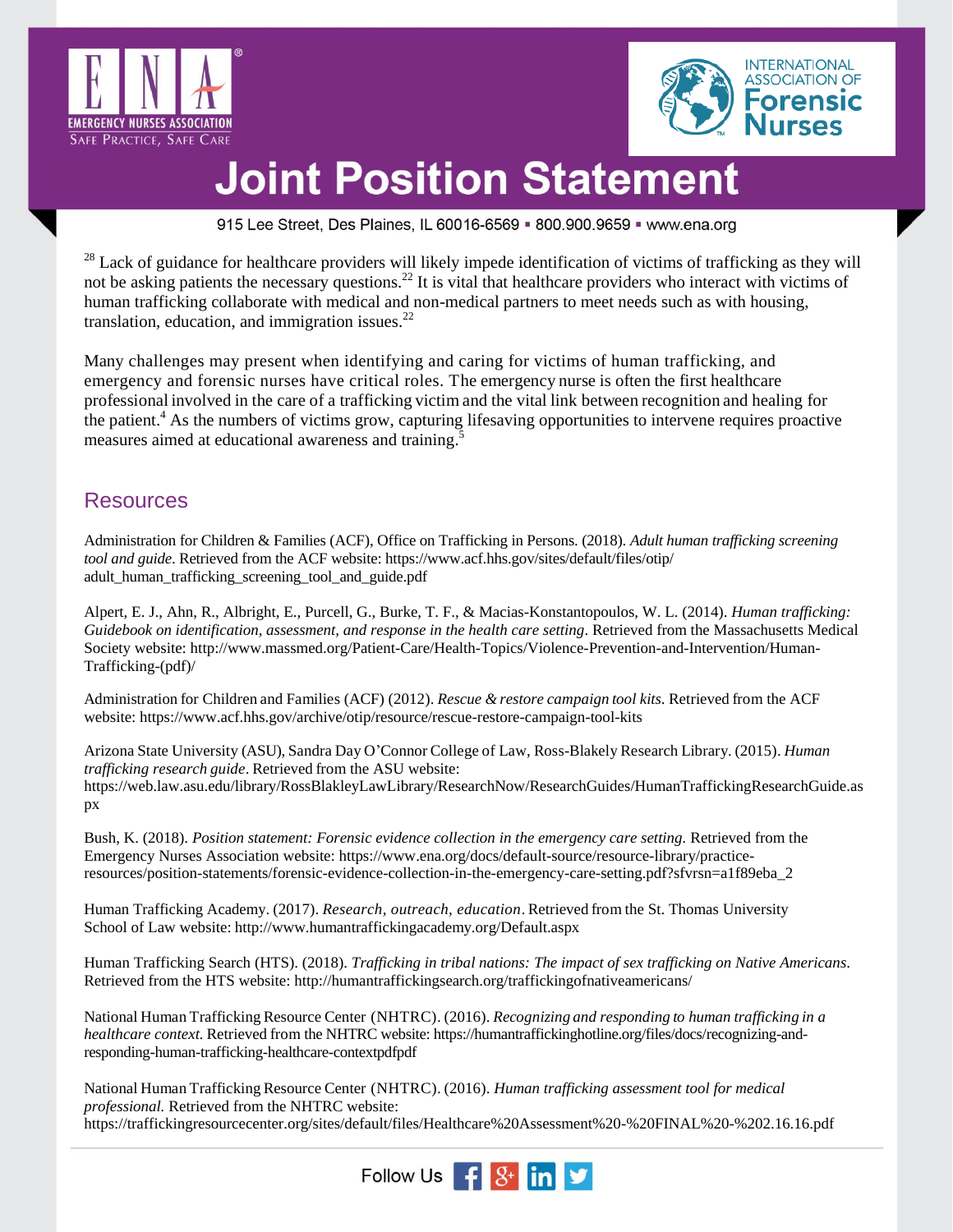



915 Lee Street, Des Plaines, IL 60016-6569 = 800.900.9659 = www.ena.org

National Institute of Justice. (2017). *National best practices for sexual assault kits: A multidisciplinary approach.*  Retrieved from the NIJ website: [https://www.nij.gov/topics/law-enforcement/investigations/sexual-assault/Pages/national](https://www.nij.gov/topics/law-enforcement/investigations/sexual-assault/Pages/‌national-best-practices-for-sexual-assault-kits.aspx)[best-practices-for-sexual-assault-kits.aspx](https://www.nij.gov/topics/law-enforcement/investigations/sexual-assault/Pages/‌national-best-practices-for-sexual-assault-kits.aspx)

United Nations Office on Drugs and Crime (UNODC). (2016). *Global report on trafficking in persons 2016.* Retrieved from the UNODC website[: https://www.unodc.org/documents/data-and-analysis/glotip/](https://www.unodc.org/documents/data-and-analysis/glotip/2016_Global_Report_on_Trafficking_in_Persons.pdf) [2016\\_Global\\_Report\\_on\\_Trafficking\\_in\\_Persons.pdf](https://www.unodc.org/documents/data-and-analysis/glotip/2016_Global_Report_on_Trafficking_in_Persons.pdf)

U.S Department of State (DOS). (2006). *TraffickingVictims Protection Reauthorization Act of 2005, 22 U.S.C. § 7101*. Retrieved from the DOS website:<https://www.state.gov/j/tip/laws/61106.htm>

U.S. Department of State (DOS). (2016). *Trafficking in personsreport 2016.* Retrieved from the DOS website: <https://www.state.gov/documents/organization/258876.pdf>

U.S. Department of Health and Human Services, Administration for Children and Families, Office on Trafficking Persons. (2018). CDC Adds New Human Trafficking Data Collection Fields for Health Care Providers. Retrieved from https://www.acf.hhs.gov/otip/news/icd-10

Vera Institute of Justice (VIOJ). (2014). *Screening for human trafficking: Guidelines for administering the trafficking victim identification tool*. Retrieved from the VIOJ website: [www.vera.org](http://www.vera.org/)

Zimmerman, C., & Kiss, L. (2017) Human trafficking and exploitation: A global health concern. *PLoS medicine 14*(11): e1002437. Retrieved from<http://journals.plos.org/plosmedicine/article?id=10.1371/journal.pmed.1002437>

#### References

- 1. Becker, H. J., & Bechtel, K. (2015). Recognizing victims of human trafficking in the pediatric emergency department. *Pediatric Emergency Care, 31*(2), 144–147. doi:10.1097/PEC.0000000000000357
- 2. Ahn, R., Alpert, E. J., Purcell, G., Konstantopoulos, W. M., McGahan, A., Cafferty, E., . . . Burke, T. F. (2013). Human trafficking: Review of educational resources for health professionals. *American Journal of Preventive Medicine*, *44*(3), 283–289. doi:10.1016/j.amepre.2012.10.025
- 3. Chisolm-Straker, M., Richardson, L. D., & Cossio, T. (2012). Combating slavery in the 21st century: The role of emergency medicine. *Journal of Health Care for the Poor and Underserved, 23*(3), 980–987. doi:10.1353/hpu.2012.0091
- 4. Peters, K. (2013). The growing business of human trafficking and the power of emergency nurses to stop it. *Journal of Emergency Nursing, 39*(3), 280–288. doi:10.1016/j.jen.2012.03.017
- 5. Belles, N. (2012). Helping human trafficking victims in our backyard. *Journal of Christian Nursing, 29*(1), 30–35.
- 6. Clause, K. J., & Lawler, K. B. (2013). The hidden crime: Human trafficking. *The Pennsylvania Nurse, 68*(2), 18–23.
- 7. Lederer, L. J., & Wetzel, C. A. (2014). The health consequences of sex trafficking and their implications for identifying victims in healthcare facilities. *Annals of Health Law*, *23*(1), 61–91.
- 8. Mulvihill, N. (2014). Human trafficking: Look around it's in our own backyard. *Health Progress, 95*(2), 66–68.
- 9. United Nations Office on Drugs and Crime (UODC). (2018). *UNODC on human trafficking and migrant smuggling*. Retrieved from the UNODC website[: https://www.unodc.org/unodc/en/human-trafficking/index.html](https://www.unodc.org/unodc/en/human-trafficking/index.html)
- 10. United Nations Office on Drugs and Crime (UNODC). (2018). *Migrant smuggling FAQs*. Retrieved from the UNODC website[: https://www.unodc.org/unodc/en/human-trafficking/faqs-migrant-smuggling.html](https://www.unodc.org/unodc/en/human-trafficking/faqs-migrant-smuggling.html)

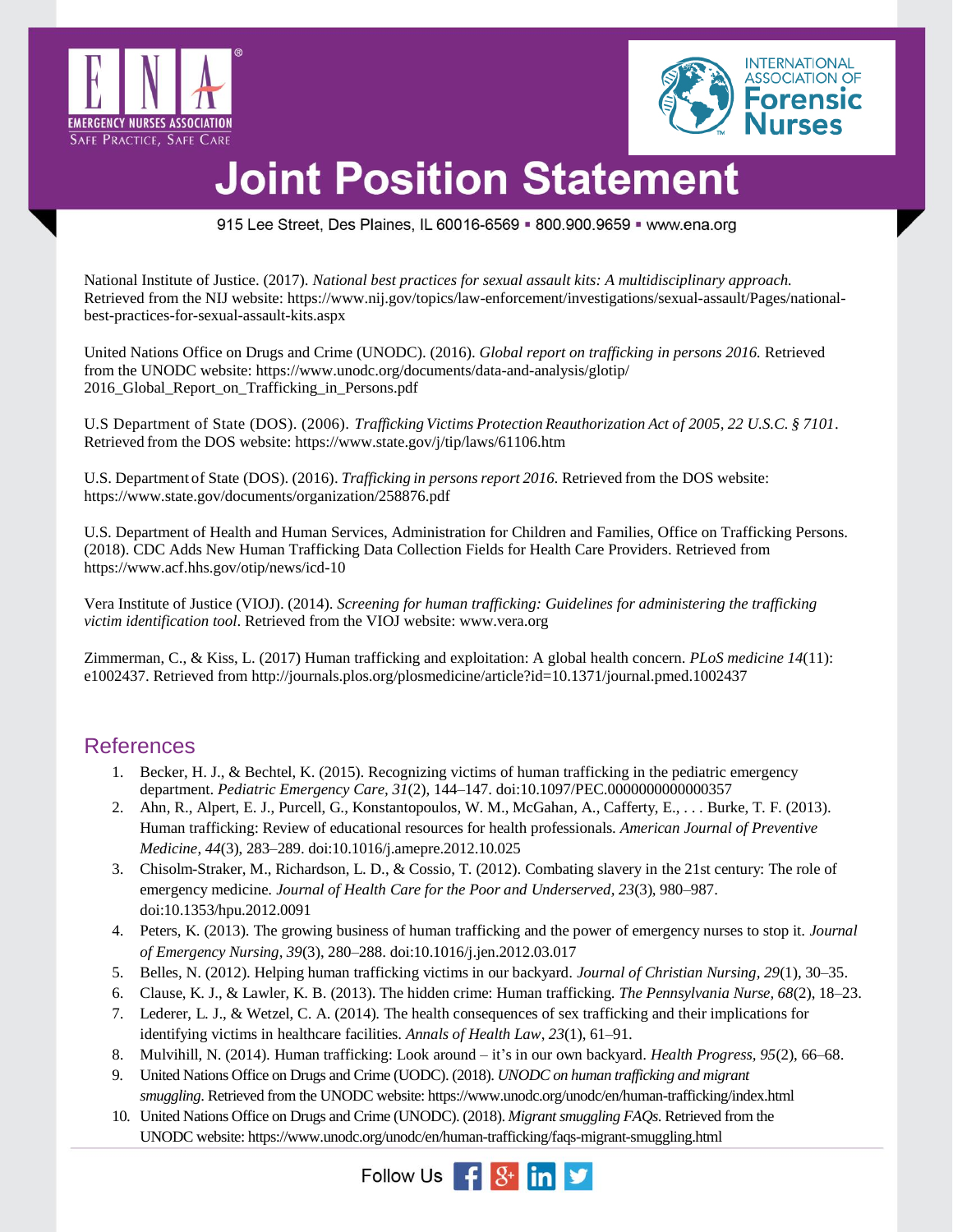



915 Lee Street, Des Plaines, IL 60016-6569 = 800.900.9659 = www.ena.org

- 11. U.S. Department of State (DOS). (2016). *Trafficking in persons report 2016*. Retrieved from the DOS website: <https://www.state.gov/documents/organization/258876.pdf>
- 12. Administration for Children and Families (ACF), Office on Trafficking in Persons. (2017). *Myths and facts about human trafficking*. Retrieved from the ACS website: [https://www.acf.hhs.gov/otip/about/myths](https://www.acf.hhs.gov/otip/about/myths-facts-human-trafficking)[facts-human-trafficking](https://www.acf.hhs.gov/otip/about/myths-facts-human-trafficking)
- 13. International Labour Office (ILO). (2017). *Global estimates of modern slavery: Forced labour and forced marriage*. Retrieved from the ILO website: [http://www.ilo.org/wcmsp5/groups/public/---dgreports/--](http://www.ilo.org/wcmsp5/groups/public/---dgreports/---dcomm/documents/publication/wcms_575479.pdf) [dcomm/documents/publication/wcms\\_575479.pdf](http://www.ilo.org/wcmsp5/groups/public/---dgreports/---dcomm/documents/publication/wcms_575479.pdf)
- 14. Clawson, H. J., Dutch, N., Solomon, A., & Goldblatt Grace, L. (2009). *Human trafficking into and within the United States: A review of the literature*. Retrieved from the Assistant Secretary for Planning and Evaluation website: https://aspe.hhs.gov/report/human-trafficking-and-within-united-states-review-literature
- 15. Miller, C. L., Duke, G., & Northam, S. (2016). Child sex-trafficking recognition, intervention, and referral: an educational framework for the development of health-care-provider education programs. *Journal of Human Trafficking*, 2(3), 177-200.
- 16. Powell, C., Dickins, K., & Stoklosa, H. (2017). Training US health care professionals on human trafficking: where do we go from here? *Medical Education Online*, *22*(1), 1267980. [http://doi.org/10.1080/10872981.2017.1267980.](http://doi.org/10.1080/10872981.2017.1267980)
- 17. Administration for Children and Families (ACF), Office on Trafficking in Persons. (2018). *What is human trafficking?* Retrieved from the ACF website: [https://www.acf.hhs.gov/otip/about/what-is-human](https://www.acf.hhs.gov/otip/about/what-is-human-trafficking)[trafficking](https://www.acf.hhs.gov/otip/about/what-is-human-trafficking)
- 18. United Nations Office on Drugs and Crime (UNODC). (2016). *Global report on trafficking in persons 2016.* Retrieved from the UNODC website: [https://www.unodc.org/documents/data-and-analysis/glotip/](https://www.unodc.org/documents/data-and-analysis/glotip/2016_Global_Report_on_Trafficking_in_Persons.pdf) [2016\\_Global\\_Report\\_on\\_Trafficking\\_in\\_Persons.pdf](https://www.unodc.org/documents/data-and-analysis/glotip/2016_Global_Report_on_Trafficking_in_Persons.pdf)
- 19. Stevens, M., & Berishaj, K. (2016). The Anatomy of human trafficking: Learning about the blues: A healthcare provider's guide. *Journal of Forensic Nursing, 12*(2), 49–56. doi:10.1097/JFN.0000000000000109
- 20. Barnert, E. I., Iqbal, Z., Bruce, J., Anoshiravani, A., Kolhatkar, G., & Greenbaum, J. (2017). Commercial sexual exploitation and sex trafficking of chilren and adolescents: A narrative review. *Academic Pediatrics*, 17(8), 825– 829. doi:10.1016/j.acap.2017.07.009
- 21. Egyud, A., Stephens, K., Swanson-Bierman, B., DiCuccio, M., & Whiteman, K. (2017). Implementation of human trafficking education and treatment algorithm in the emergency department. *Journal of Emergency Nursing, 43*(6), 526–531.
- 22. Greenbaum, J., Bodrick, N., & the Committee on Child Abuse and Neglect, Section on International Child Health. (2017). Global human trafficking and child victimization. *Pediatrics*. *140*(6), e20173138. doi[:10.1542/peds.2017-](https://doi.org/10.1542/peds.2017-3138) [3138](https://doi.org/10.1542/peds.2017-3138)
- 23. Choi, K. R. (2015). Risk factors for domestic minor sex trafficking in the united states: A literature review. *Journal of Forensic Nursing, 11*(2), 66–76. doi:10.1097/JFN.0000000000000072
- 24. Congress.gov (2017). *H.R.767 - SOAR to Health and Wellness Act of 2018*. Washington, DC: 115th Congress House of Representatives. Retrieved from the Congress.gov website: [https://www.congress.gov/bill/115th-congress/house](https://www.congress.gov/bill/115th-congress/house-bill/767)[bill/767](https://www.congress.gov/bill/115th-congress/house-bill/767)
- 25. Centers for Medicare and Medicaid Services (CMS). (2007). *State Operations Manual, Appendix A, Rev. 11/2017A-0145 (Rev. 37, Issued: 10-17-08; Effective/Implementation Date: 10-17-08) §482.13(c)(3).* Washington, DC.
- 26. The Joint Commission. (2014). *Prepublication requirements: Revisions to deemed program requirements for hospitals*. Retrieved from the Joint Commission website[: https://www.jointcommission.org/](https://www.jointcommission.org/‌assets/1/6/HAP_Burden_Reduction_Aug2014.pdf)

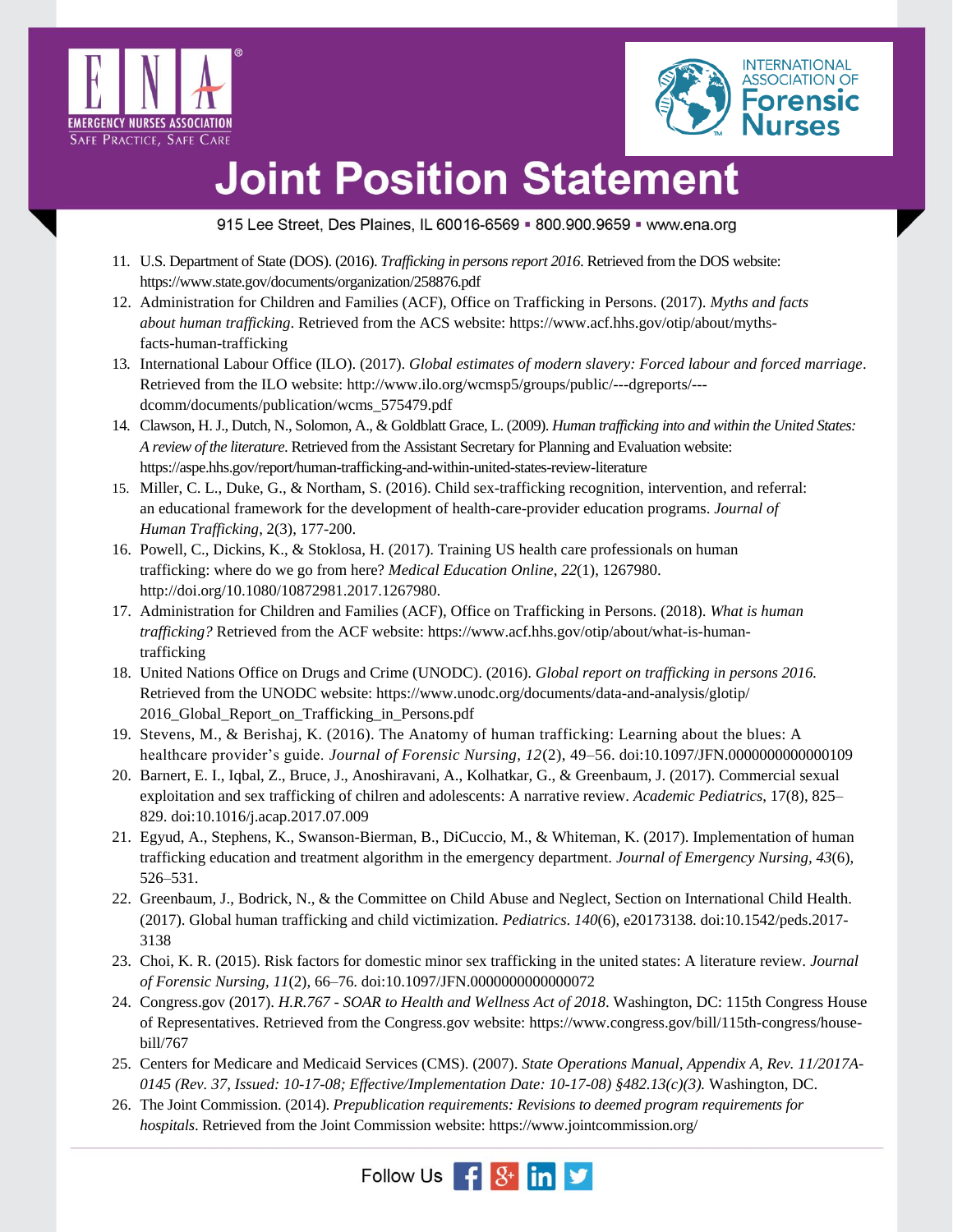



915 Lee Street, Des Plaines, IL 60016-6569 = 800.900.9659 = www.ena.org

[assets/1/6/HAP\\_Burden\\_Reduction\\_Aug2014.pdf](https://www.jointcommission.org/‌assets/1/6/HAP_Burden_Reduction_Aug2014.pdf)

- 27. U.S. Department of Justice (DOJ), Office on Violence Against Women. (2016). *A national protocol for sexual abuse medical forensic examinations:* Pediatric*.* Retrieved from the DOJ website: <https://www.justice.gov/ovw/file/846856/download>
- 28. U.S. Department of Justice, Office on Violence Against Women. (2013). *A national protocol for sexual assault medical forensic examinations (adults/adolescents)* (2nd ed.). Retrieved from the National Criminal Justice Reference Service website:<https://www.ncjrs.gov/pdffiles1/ovw/241903.pdf>
- 29. Loyola University Beasly School of Law. (2014). *The health consequences of sex trafficking and their implications for identifying victims in healthcare facilities*. Retrieved from the National Human Trafficking Hotline website: [https://humantraffickinghotline.org/resources/health-consequences-sex-trafficking-and-their-implications](https://humantraffickinghotline.org/resources/health-consequences-sex-trafficking-and-their-implications-identifying-victims-healthcare)[identifying-victims-healthcare](https://humantraffickinghotline.org/resources/health-consequences-sex-trafficking-and-their-implications-identifying-victims-healthcare)
- 30. U.S. Department of Justice, Office on Violence Against Women. (2016). The national protocol for sexual abuse medical forensic examinations pediatric. Washington, D.C. Retrieved from <http://www.kidsta.org/?page=PediatricProtocol>
- 31. Bush, K. (2018). *Position statement: Forensic evidence collection in the emergency care setting.* Retrieved from the Emergency Nurses Association website: [https://www.ena.org/docs/default-source/resource-library/practice](https://www.ena.org/docs/default-source/resource-library/practice-resources/position-statements/forensic-evidence-collection-in-the-emergency-care-setting.pdf?sfvrsn=a1f89eba_2)[resources/position-statements/forensic-evidence-collection-in-the-emergency-care-setting.pdf?sfvrsn=a1f89eba\\_2](https://www.ena.org/docs/default-source/resource-library/practice-resources/position-statements/forensic-evidence-collection-in-the-emergency-care-setting.pdf?sfvrsn=a1f89eba_2)
- 32. National Institute of Justice. (2017). *National best practices for sexual assault kits: A multidisciplinary approach.* Retrieved from the NIJ website: [https://www.nij.gov/topics/law-enforcement/investigations/sexual-assault/Pages/](https://www.nij.gov/topics/law-enforcement/investigations/sexual-assault/Pages/‌national-best-practices-for-sexual-assault-kits.aspx) [national-best-practices-for-sexual-assault-kits.aspx](https://www.nij.gov/topics/law-enforcement/investigations/sexual-assault/Pages/‌national-best-practices-for-sexual-assault-kits.aspx)
- 33. Polaris. (2018). *The victims & traffickers*. Retrieved from the Polaris website: [https://polarisproject.org/victims](https://polarisproject.org/victims-traffickers)[traffickers](https://polarisproject.org/victims-traffickers)
- 34. Richards, T. A. (2014). Health implications of human trafficking. *Nursing for Women's Health, 18*(2), 155–162. doi:10.1111/1751-486X.12112
- 35. Milam, M., Borrello, N., & Pooler, J. (2017). The survivor-centered, trauma-informed approach. *United States Attorneys' Bulletin*, *65*(6). 39–44.
- 36. English, A. (2017). Mandatory reporting of human trafficking: Potential benefits and risks of harm. *AMA Journal of Ethics, 19*(1), 54-62. doi: 10.1001/journalofethics.2017.19.1.pfor1-1701
- 37. National Institute of Justice. (2016). A Screening Tool for Identifying Trafficking Victims. Retrieved from <http://nij.gov/topics/crime/human-trafficking/Pages/screening-tool-for-identifying-human-trafficking-vicitms.aspx>
- 38. Vera Institute of Justice. (2014). Screening for human trafficking: Guidelines for administering the Trafficking Victim Identification Tool (TVIT). Retrieved from [https://storage.googleapis.com/vera-web](https://storage.googleapis.com/vera-web-assets/downloads/Publications/out-of-the-shadows-identification-of-victims-of-human-trafficking/legacy_downloads/human-trafficking-identification-tool-and-user-guidelines.pdf)[assets/downloads/Publications/out-of-the-shadows-identification-of-victims-of-human](https://storage.googleapis.com/vera-web-assets/downloads/Publications/out-of-the-shadows-identification-of-victims-of-human-trafficking/legacy_downloads/human-trafficking-identification-tool-and-user-guidelines.pdf)[trafficking/legacy\\_downloads/human-trafficking-identification-tool-and-user-guidelines.pdf](https://storage.googleapis.com/vera-web-assets/downloads/Publications/out-of-the-shadows-identification-of-victims-of-human-trafficking/legacy_downloads/human-trafficking-identification-tool-and-user-guidelines.pdf)
- 39. National Conference of State Legislatures. (2016). Homeless and runaway youth. Retrieved from <http://www.ncsl.org/research/human-services/homeless-and-runaway-youth.aspx>
- 40. Chisolm-Straker, M., Baldwin, S., Gaïgbé-Togbé, B., Ndukwe, N., Johnson, P. N., & Richardson, L. D. (2016). Health care and human trafficking: We are seeing the unseen. *Journal of Health Care for the Poor and Underserved, 27*(3), 1220-1233. doi: 10.1353/hpu.2016.0131